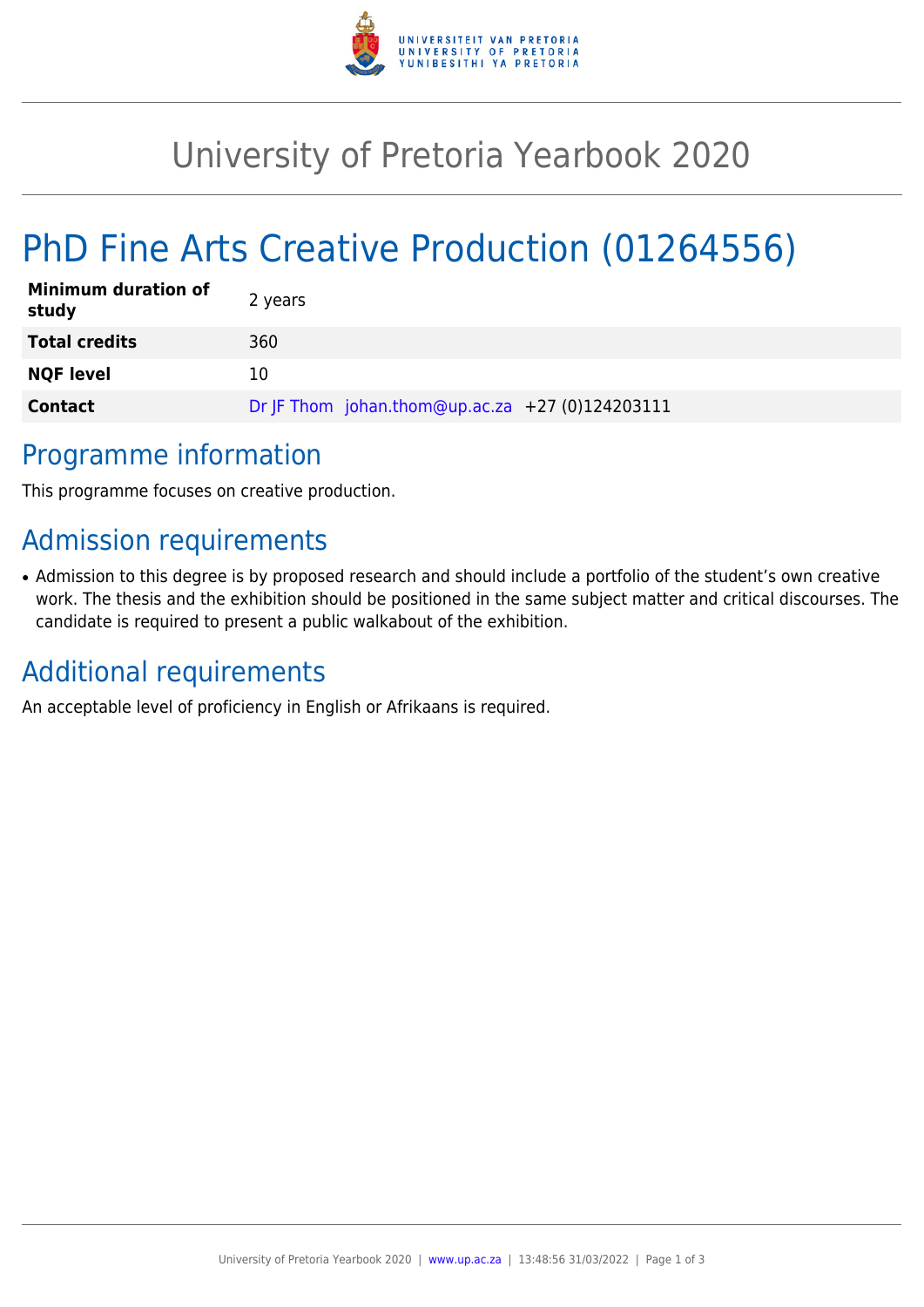

## Curriculum: Year 1

#### **Minimum credits: 360**

### **Core modules**

[Thesis: Creative production, professional curated exhibition and exhibition catalogue 992](https://www.up.ac.za/faculty-of-education/yearbooks/2020/modules/view/BKS 992) (BKS 992) - Credits: 360.00